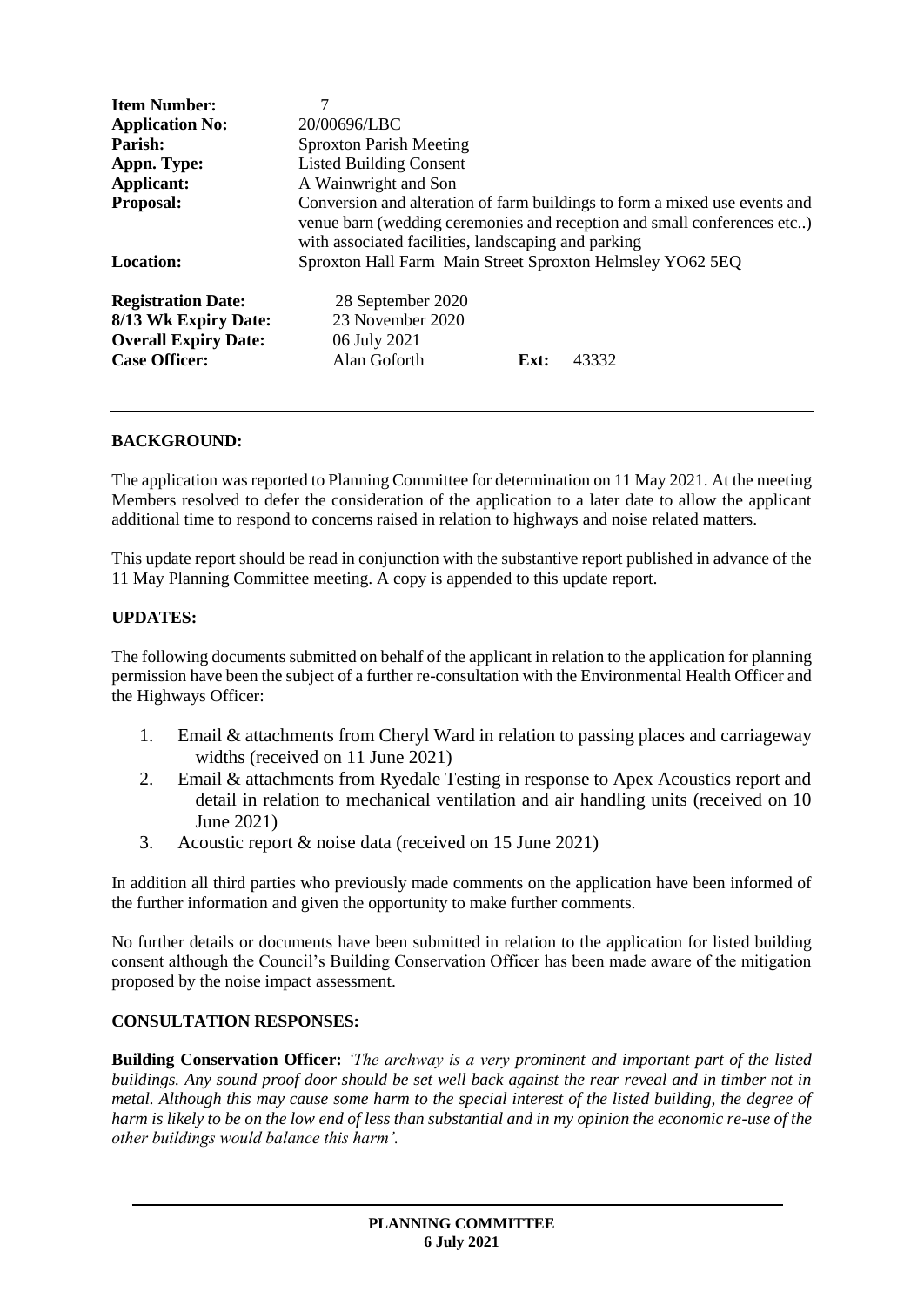### **REPRESENTATIONS:**

No further representations have been received from members of the public in relation to this application for Listed Building Consent

# **APPRAISAL:**

The Building Conservation Officer has responded in relation to the proposed noise attenuation in the form of sound proof doors which would affect the listed building. In light of the comments made it is consider prudent to add Condition 8 to the schedule of conditions previously published (see below).

## **RECOMMENDATION:** Approval subject to the following conditions

1. The development hereby permitted shall be begun on or before ^IN;.

Reason: To ensure compliance with Section 18(1) of the Planning (Listed Buildings  $\&$ Conservation Areas) Act 1990.

2. The development hereby permitted shall be carried out in accordance with the following approved plans:

Site Location plan dated 13 October 2020 Proposed Site Layout, drawing number D420004/04 revision A, dated July 2020 Proposed Elevations, drawing number D420004/06 revision B, dated July 2020 Proposed Floor Plans, drawing number D420004/05 revision D, dated June 2020

Reason: For the avoidance of doubt and in the interests of proper planning.

3. Before the removal of the existing roof tiles, or such longer period as may be agreed in writing with the Local Planning Authority, details and samples of the materials to be used on the exterior of the building the subject of this permission shall be submitted to and approved in writing by the Local Planning Authority.

Reason: To ensure an appropriate appearance and to comply with the requirements of Policy SP12 of the Ryedale Plan.

4. Prior to the installation of windows, details of all windows and, doors, including material, means of opening, depth of reveal and external finish shall be submitted to and approved in writing by the Local Planning Authority.

Reason: To ensure an appropriate appearance and to comply with the requirements of Policy SP12 of the Ryedale Plan.

5. Unless otherwise agreed in writing all rainwater goods shall be of cast iron construction finished and maintained in a colour to be agreed in writing with the Local Planning Authority before they are installed.

Reason: To ensure a satisfactory external appearance.

6. Before the removal of existing mortar, details of re-pointing and mortar mix are to be submitted to and approved in writing by the Local Planning Authority.

Reason: To preserve the listed building and comply with Policy SP12 of the Ryedale Plan.

7. Unless otherwise agreed in writing by the local Planning Authority, all rooflights shall be of a conservation type and be top opening'